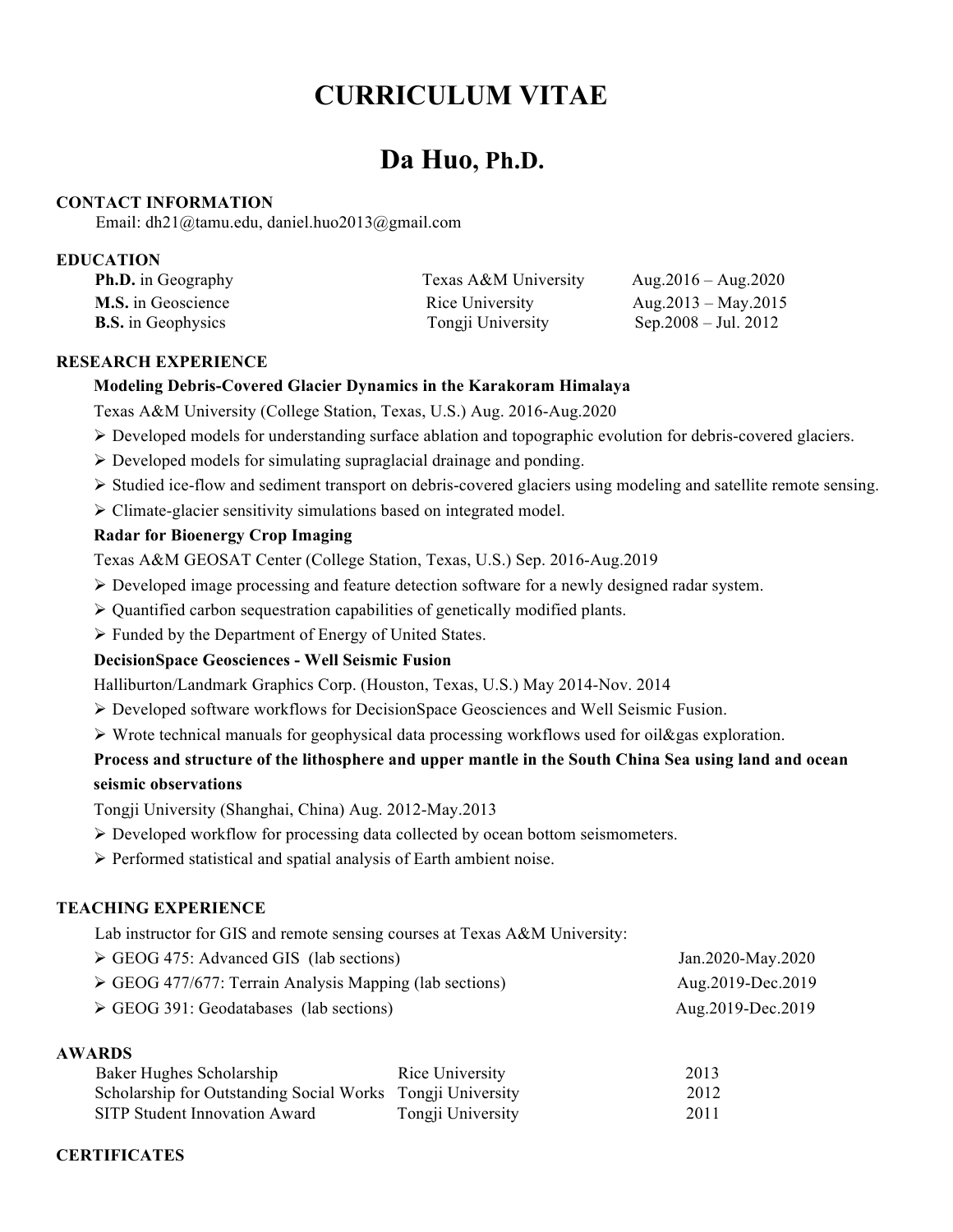Machine learning (Stanford University online, 2015) Deep learning for computer vision (Nvidia, 2020)

## **PUBLICATIONS**

- **1. Huo, D.**, Chi, Z. & Ma, A. (2021). Modeling Surface Processes on Debris-Covered Glaciers: A Review with Reference to the High Mountain Asia. *Water.* 13.101
- **2. Huo, D.**, Bishop, M. P. (2021). Modeling Supraglacial Ponding and Drainage on Debris-Covered Glaciers. *Earth Surface Dynamics.* (*under review*)
- **3. Huo, D.**, Bishop, M. P., Young, B. W. & Chi, Z. (2020). Modeling the Feedbacks Between Surface Ablation, Topography and Debris Transport on Debris-Covered Baltoro Glacier in the Central Karakoram. *Geomorphology* (*under review*)
- **4. Huo, D.**, Bishop, M. P. & Bush, A. (2020). Understanding Complex Debris-Covered Glaciers: Concepts, Issues and Research Directions. *Frontiers in Earth Science.* (*under review*)
- **5. Huo, D.**, Bishop, M. P., Haritashya, U. K., Young, B. W., & Chi, Z. (2020). Numerical Modeling Issues for Understanding Complex Debris-Covered Glaciers. *Treatise on Geomorphology*, 2nd edition. Elsevier
- **6.** Bush, A., Bishop, M. P., **Huo, D.**, Chi, Z., & Tiwari, U. (2020). Issues in Climate Analysis and Modeling for Understanding Mountain Erosion Dynamics. In *Treatise on Geomorphology*, 2nd edition. Elsevier
- **7.** Bishop, M. P., Young, B. W., Chi, Z., & **Huo, D.** (2020). Spatial Analysis and Modeling in Geomorphology. *In Treatise on Geomorphology*, 2nd edition. Elsevier
- **8.** Ma, A., Filippi, A., Wang, Z., Yin, Z., **Huo, D.**, Li., X., Guneralp, B. (2020). Fast Sequential Feature Extraction for Recurrent Neural Network-based Hyperspectral Image Classification. *IEEE Transactions on Geoscience and Remote Sensing*.
- **9.** Li, X., **Huo, D.**, Goldberg, D. W., Chu, T., Yin, Z., & Hammond, T. (2019). Embracing Crowdsensing: An Enhanced Mobile Sensing Solution for Road Anomaly Detection. *ISPRS International Journal of Geo-Information*, 8(9), 412.
- **10.** Bishop, M. P., Bagavathiannan, M. V., Cope, D. A., **Huo**, **D.**, Murray, S. C., Olsenholler, J. A., Rooney, W. L., Thomasson, J. A., Valasek, J., Young, B. W., Filippi, A. M., Hays, D. B., Malambo, L., Popescu, S., Rajan, N., Singh, V., McCutchen, B., Avant, B., and Vidrine, M. (2018). "High-resolution UAS imagery in agricultural research: Concepts, issues, and research directions", in *High Resolution Remote Sensing: Data, Analysis, and Applications*, pp. 3-32. CRC Press.
- **11.** Bishop, M. P., Young, B. W., & **Huo, D.** (2018). "Geomorphometry: Quantitative Land-Surface Analysis and Modeling" in *Reference Module in Earth Systems and Environmental Sciences*. Elsevier.
- **12. Huo, D.**, Bishop, M. P., & Young, B. W., (2018) Geomorphometric Assessment of Glacier State in the Karakoram, Himalaya. *Proceedings of the 2018 Geomorphometry Conference*.
- **13.** Xiao, H., Xue, M., Yang, T., Liu, C., Hua, Q., Xia, S., Huang, H., Le, B.M., Yu, Y., **Huo, D.**, & Pan, M. (2018). The Characteristics of Microseisms in South China Sea: Results From a Combined Data Set of OBSs, Broadband Land Seismic Stations, and a Global Wave Height Model. *Journal of Geophysical Research: Solid Earth*, 123(5), 3923-3942.
- **14.** Liu, C., Hua, Q., Pei, Y., Yang, T., Xia, X., Xue, M., Le, B., **Huo, D.**, Liu, F., & Huang, H. (2014) Passivesource Ocean Bottom Seismograph (OBS) array experiment in South China Sea and data quality analyses. *Chinese Science Bulletin* : 59(33).
- **15. Huo, D.**, & Yang, T. (2013) "Seismic ambient noise around the South China Sea: seasonal and spatial variations, and implications for its climate and surface circulation." *Marine Geophysical Research* 34(3-4), 449-459.

## **CONFERENCE PRESENTATIONS AND POSTERS**

**1. Huo, D.**, Bishop, M. P., Young, B. W., & Chi, Z. Understanding Climate-Glacier Dynamics in the Karakoram Himalaya using Debris-Flux and Ablation Modeling. (2019). *American Geophysical Union Fall Meeting*, 9-13, December, 2019, San Francisco, California.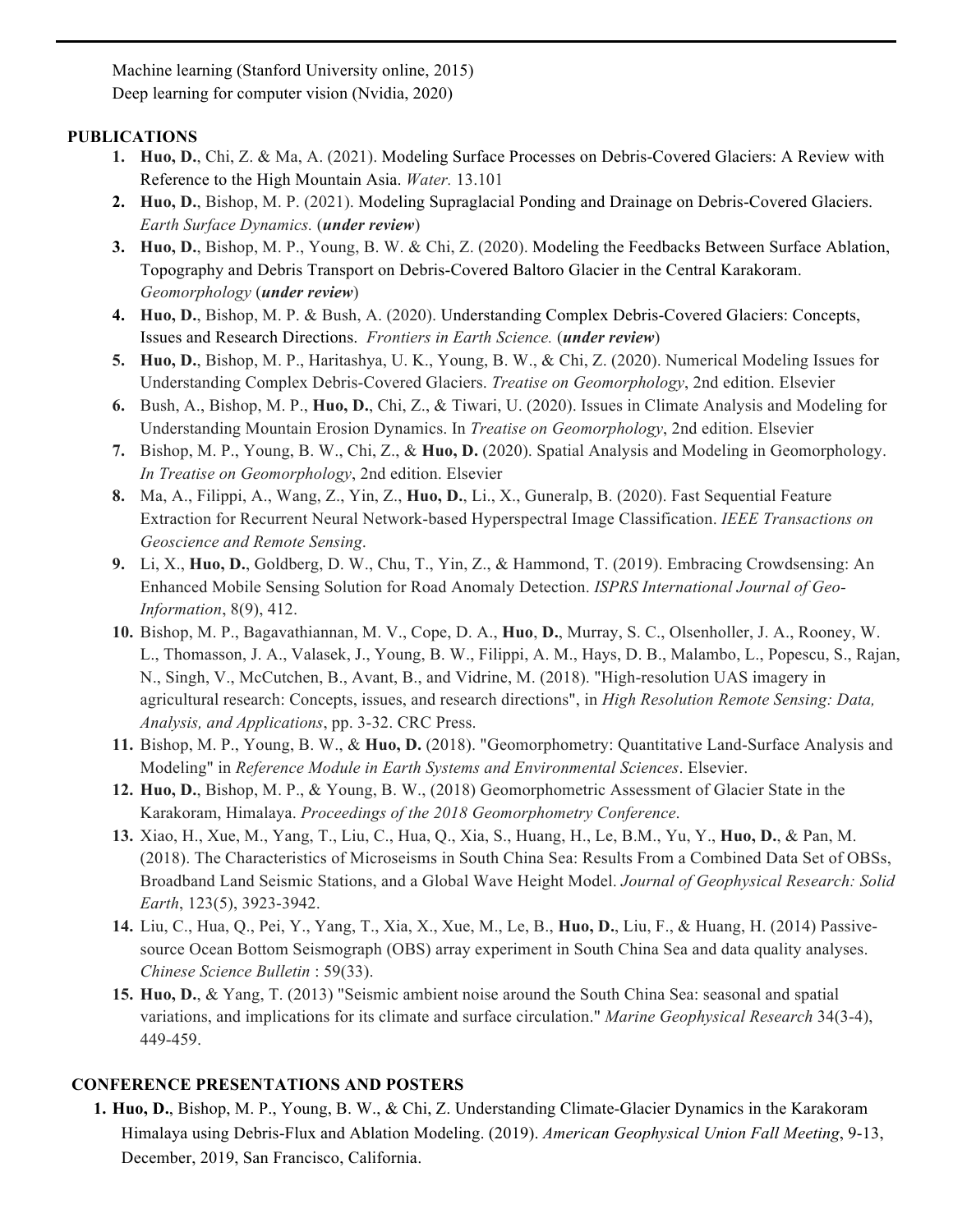- **2.** Young, B., Bishop, M. P., **Huo, D.**, & Chi, Z. (2019). Geomorphometric Characterization of Topographic Structure for Evaluation of Glaciers in the Central Karakoram Himalaya. *American Geophysical Union Fall Meeting*, 9-13, December, 2019, San Francisco, California.
- **3.** Singh, V., Martin, D., Chi, Z., **Huo, D.**, Latheef, M., Sapkota, B., ... & Bagavathiannan, M. (2019). Effectiveness of Weed Classification and Spray Application Using an Unmanned Aerial System. *ASA, CSSA and SSSA International Annual Meetings.*
- **4. Huo, D.**, Bishop, M. P., Delgado, A., Dobreva, D., Hays, D., Wang, X., and Teare, B. (2018). Evaluation of a 2 GHz Prototype Ground Penetrating Radar System for Estimating Cassava Root Biomass. *American Geophysical Union Fall Meeting*, 10-14, December, 2018, Washington, D.C.
- **5.** Bishop, M. P., Hays, D., Wolfe, M., **Huo, D.**, Delgado, A., Dobreva, D., and Wang, X. (2018). Assessment of Sorghum Perennial Grass Root Biomass Using a Prototype 1.9 GHz Ground Penetrating Radar. *American Geophysical Union Fall Meeting*, 10-14, December, 2018, Washington, D.C.
- **6.** Young, B., Bishop, M. P., and **Huo, D.** (2018). Utilizing topographic structure for characterizing and understanding process-form relationships of mountain geodynamics in the central Karakoram Himalaya. *American Geophysical Union Fall Meeting*, 10-14, December, 2018, Washington, D.C.
- **7. Huo, D.**, Bishop, M. P., and Young, B. (2018) Modeling Glacier Surface Ablation Dynamics for Investigating Debris-Covered Glacier Sensitivity to Climate Change in the Karakoram Himalaya. *Geological Society of America Annual Meeting*, 4-7 November, 2018, Indianapolis, Indiana.
- **8.** Bishop, M. P., Young, B. W., & **Huo, D.** (2018). Characterization and Utilization of Topographic Anisotropy and Geomorphometric Signatures for Investigating Mountain Geodynamics in the Karakoram Himalaya. *Geological Society of America Annual Meeting*, 4-7 November, 2018, Indianapolis, Indiana.
- **9.** Young, B. W., Bishop, M. P., & **Huo, D.** (2018). Geomorphometric Analysis for Characterization and Mapping of Crustal Deformation in The Karakoram Himalaya. *Geological Society of America Annual Meeting*, 4-7 November, 2018, Indianapolis, Indiana.
- **10.** Teare, B. L., Delgado, A., Hays, D. B., Dobreva, I., & **Huo, D.** (2018). Ground Penetrating Radar for Root Crop Phentotyping. *ASA, CSSA, and CSA International Annual Meeting*.
- **11.** Wolfe, M.; Dobreva, I. D.; Delgado, A.; Hays, D. B.; Bishop, M. P.; **Huo, D.**; Wang, X.; Teare, B. L.; Burris, S. (2017) Ground Penetrating Radar For Estimating Root Biomass Through Empirical Analysis. *American Geophysical Union Fall Meeting* 11-15 December, 2017, New Orleans, Louisiana.
- **12. Huo, D.**, Bishop, M. P., and Young, B. (2017) Wavelet Analysis of Glacier Topographic Properties for Characterizing Glacier Dynamics in the Karakoram, Himalaya. *Geological Society of America Annual Meeting*, 22-25 October, 2017, Seattle, Washington.
- **13.** Young, B., Bishop, M. P., **Huo, D.**, and Owen., L. A. (2017) Geomorphometric Characterization of Topographic Structure and Tectonics in the Karakoram Himalaya, Pakistan. *Geological Society of America Annual Meeting*, 22-25 October, 2017, Seattle, Washington.
- **14.** Bishop, M. P., Bush A., Dobreva, I., Young, B., and **Huo, D.**, (2017). Climate-Topographic Forcing and Mountain Geodynamics in the Central Karakoram Himalaya. *Geological Society of America Annual Meeting*, 22-25 October, 2017, Seattle, Washington.
- **15. Huo, D.**, Bishop, M. P., and Young, B. (2017) Geomorphometric characterization of debris covered glaciers in the Karakoram, Himalaya. Himalaya. *American Association of Geographers Annual Meeting*, 5-9 April, 2017, Boston, Massachusetts.
- **16.** Young, B., Bishop, M. P., and **Huo, D.** (2017) Geomorphometric characterization of topographic and lithological variations in the Karakoram, Himalaya. *American Association of Geographers Annual Meeting*, 5-9 April, 2017, Boston, Massachusetts.